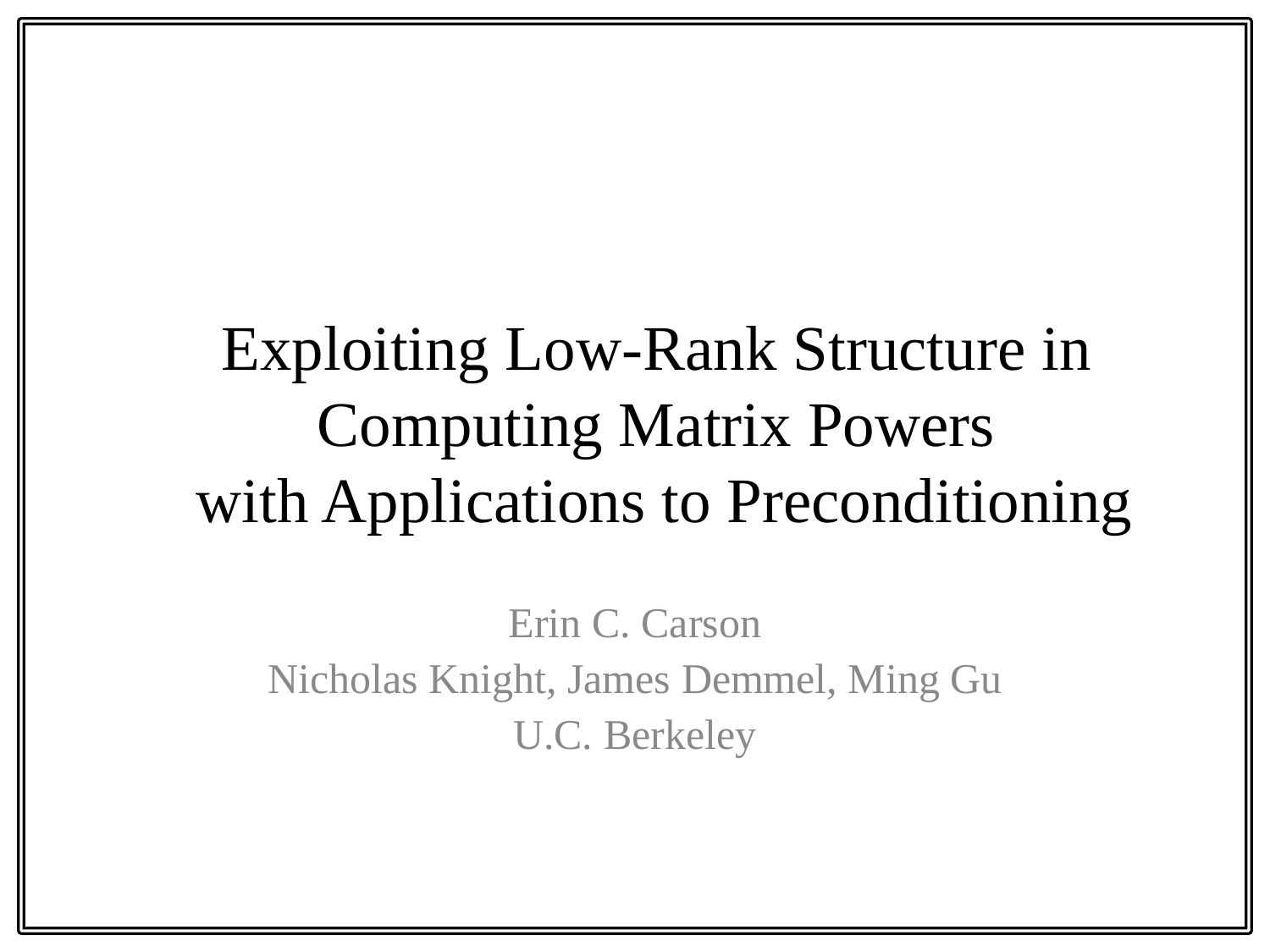#### Motivation: The Cost of an Algorithm

- Algorithms have 2 costs: Arithmetic (flops) and movement of data (communication)
- Assume simple model with 3 parameters:
	- α Latency, β Reciprocal Bandwidth,  $\gamma$  – Flop Rate
	- Time to move n words of data is  $\alpha + n\beta$
- Problem: Communication is the bottleneck on modern architectures
	- $\alpha$  and β improving at much slower rate than  $\gamma$
- Solution: Reorganize algorithms to *avoid communication*

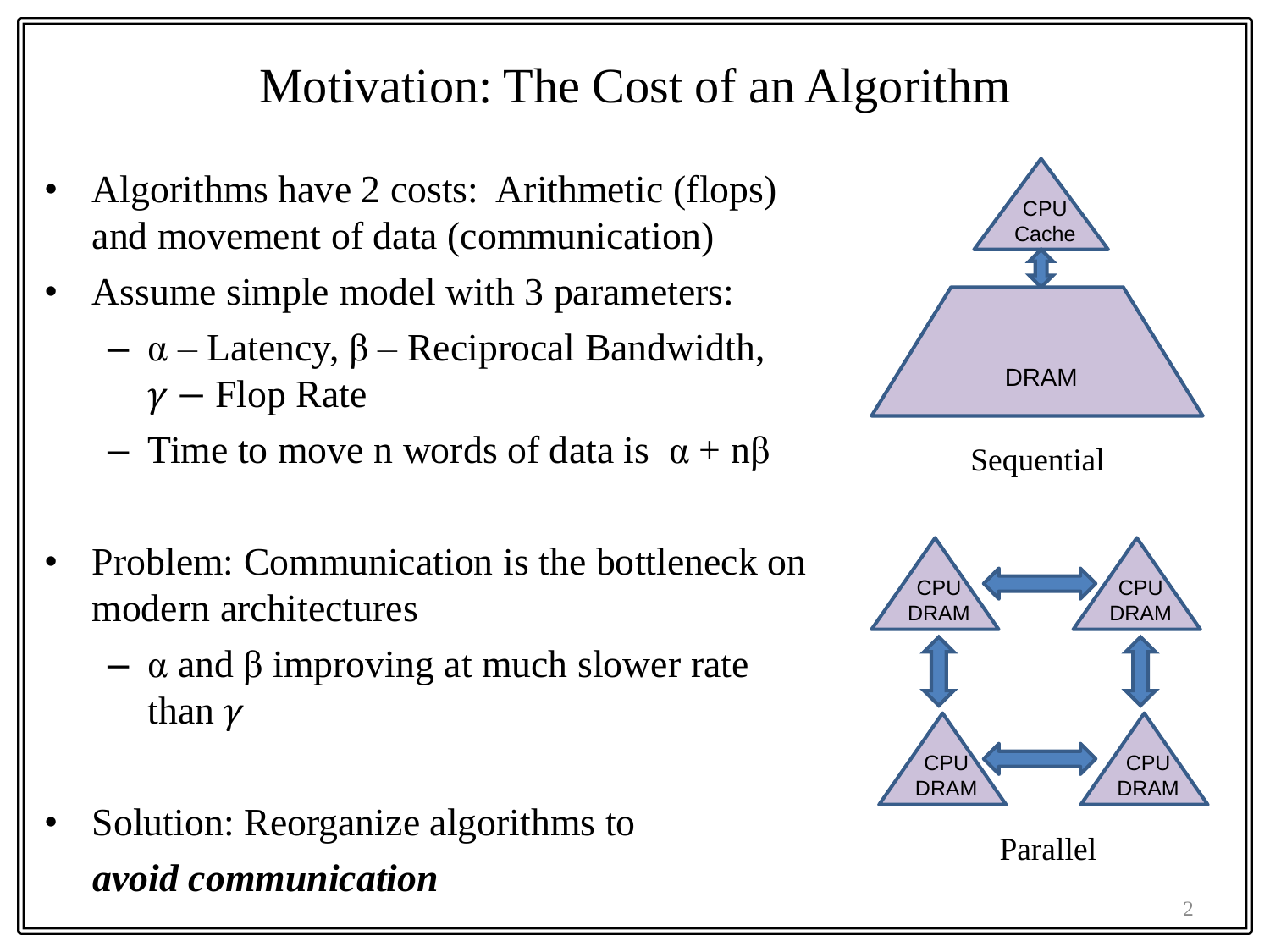#### Motivation: Krylov Subspace Methods

- Krylov Subspace Methods (KSMs) are iterative methods commonly used in solving large, sparse linear systems of equations
	- Krylov Subspace of dimension  $k$  with matrix  $A$  and vector  $v$ :

$$
\mathcal{K}_k(A,\,v)=\text{span}\{v,\,Av,\,A^2v,\,...,\,A^{k-1}v\}
$$

- Work by iteratively adding a dimension to the expanding Krylov Subspace (SpMV) and then choosing the "best" solution from that subspace (vector operations)
- Problem: Krylov Subspace Methods are communication-bound – SpMV and global vector operations in every iteration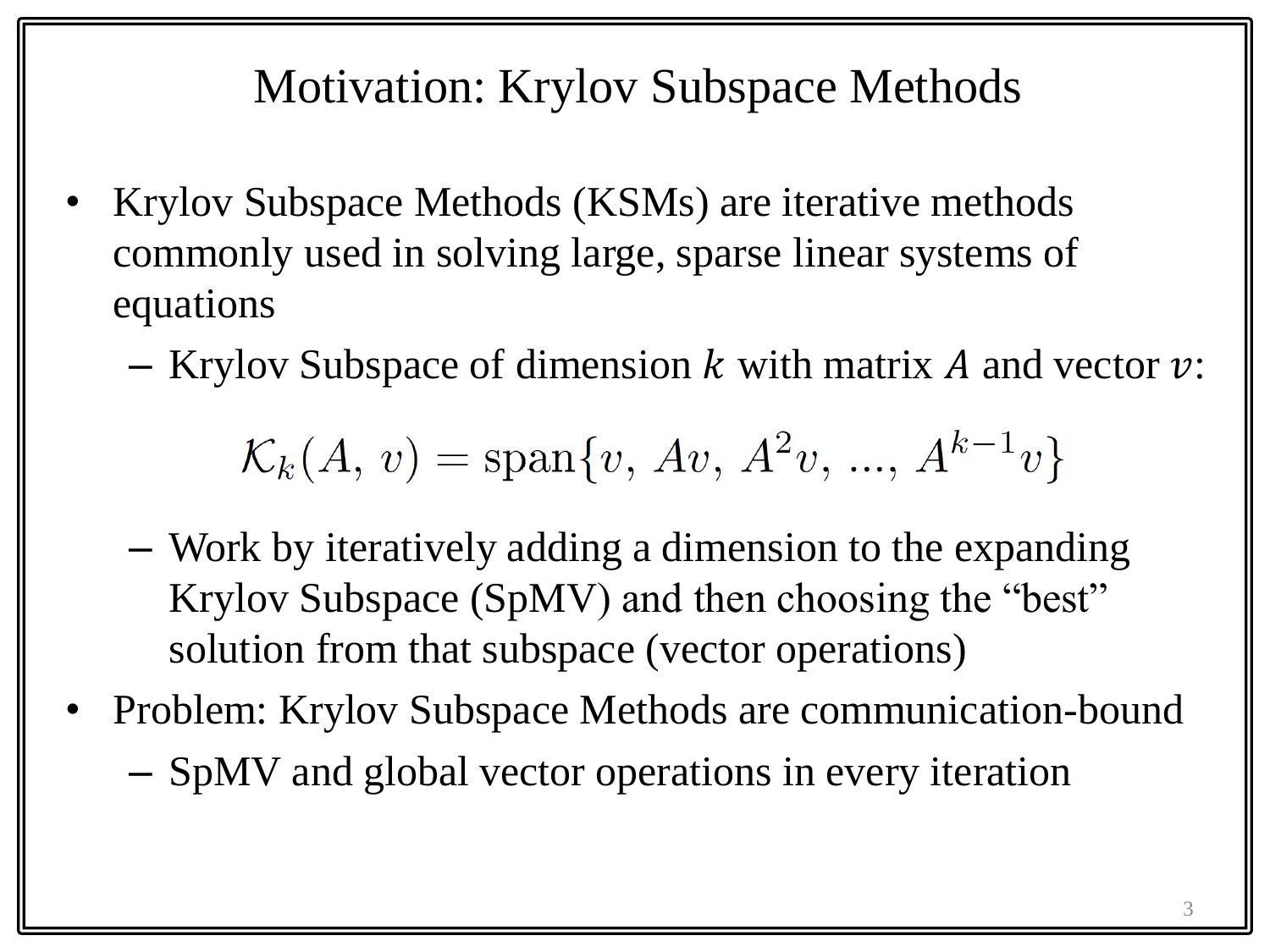Avoiding Communication in Krylov Subspace Methods

- We need to break the dependency between communication bound kernels and KSM iterations
- Idea: Expand the subspace *s* dimensions  $(s$  SpMVs with  $A$ ), then do  $s$  steps of refinement
- To do this we need two new Communication-Avoiding kernels
	- "Matrix Powers Kernel" replaces SpMV
	- "Tall Skinny QR" (TSQR) replaces orthogonalization operations

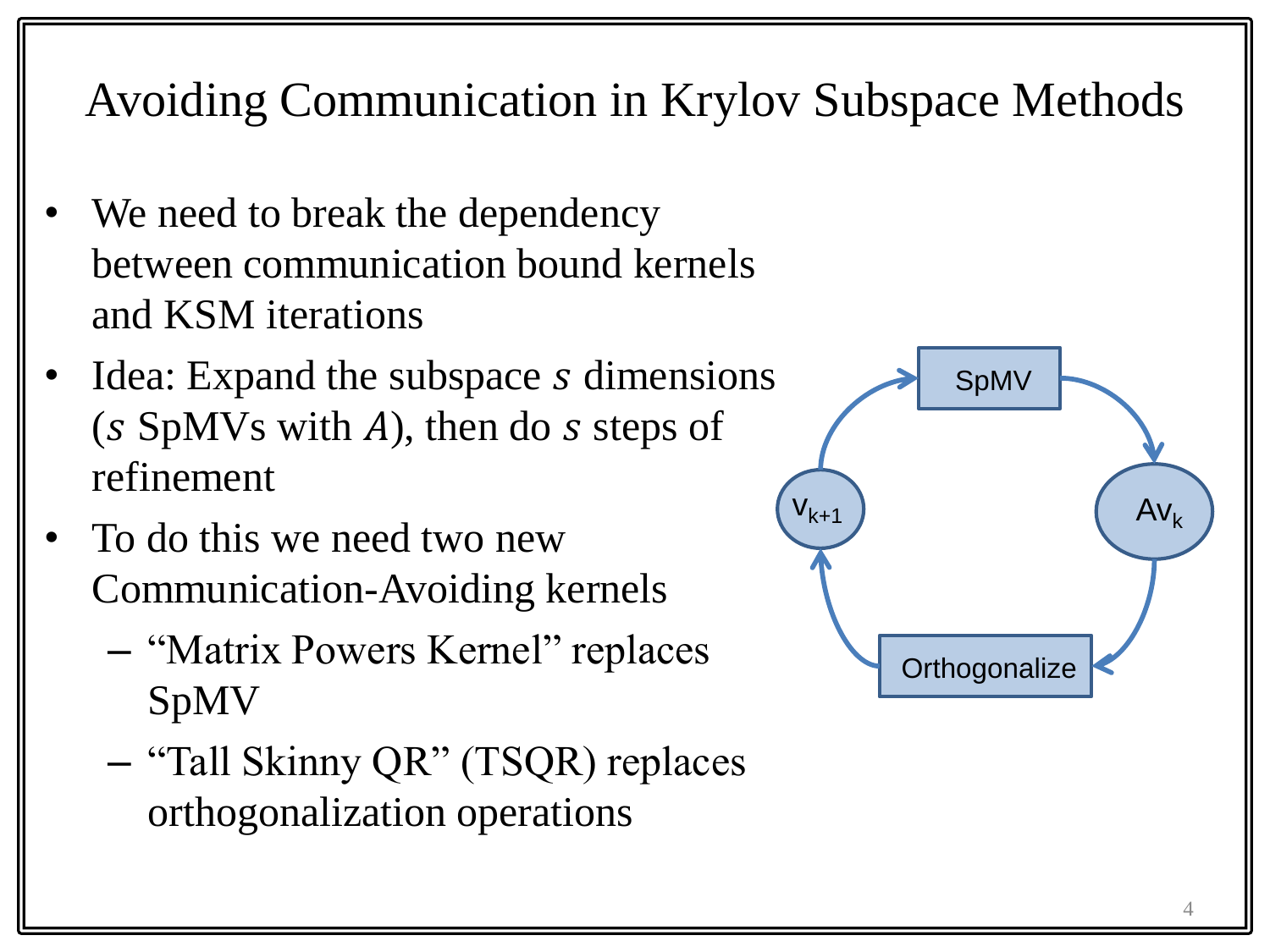### The Matrix Powers Kernel

- Given A, v, s, and degree j polynomials  $\rho_j$ ,  $j = 0$ : s defined by a 3-term recurrence, the matrix powers kernel computes  $\{\rho_0(A)v, \rho_1(A)v, \rho_2(A)v, ..., \rho_s(A)v\}$
- The matrix powers kernel computes these basis vectors only reading/communicating  $A \ o(1)$  times!
	- Parallel case: Reduces latency by a factor of s at the cost of redundant computations

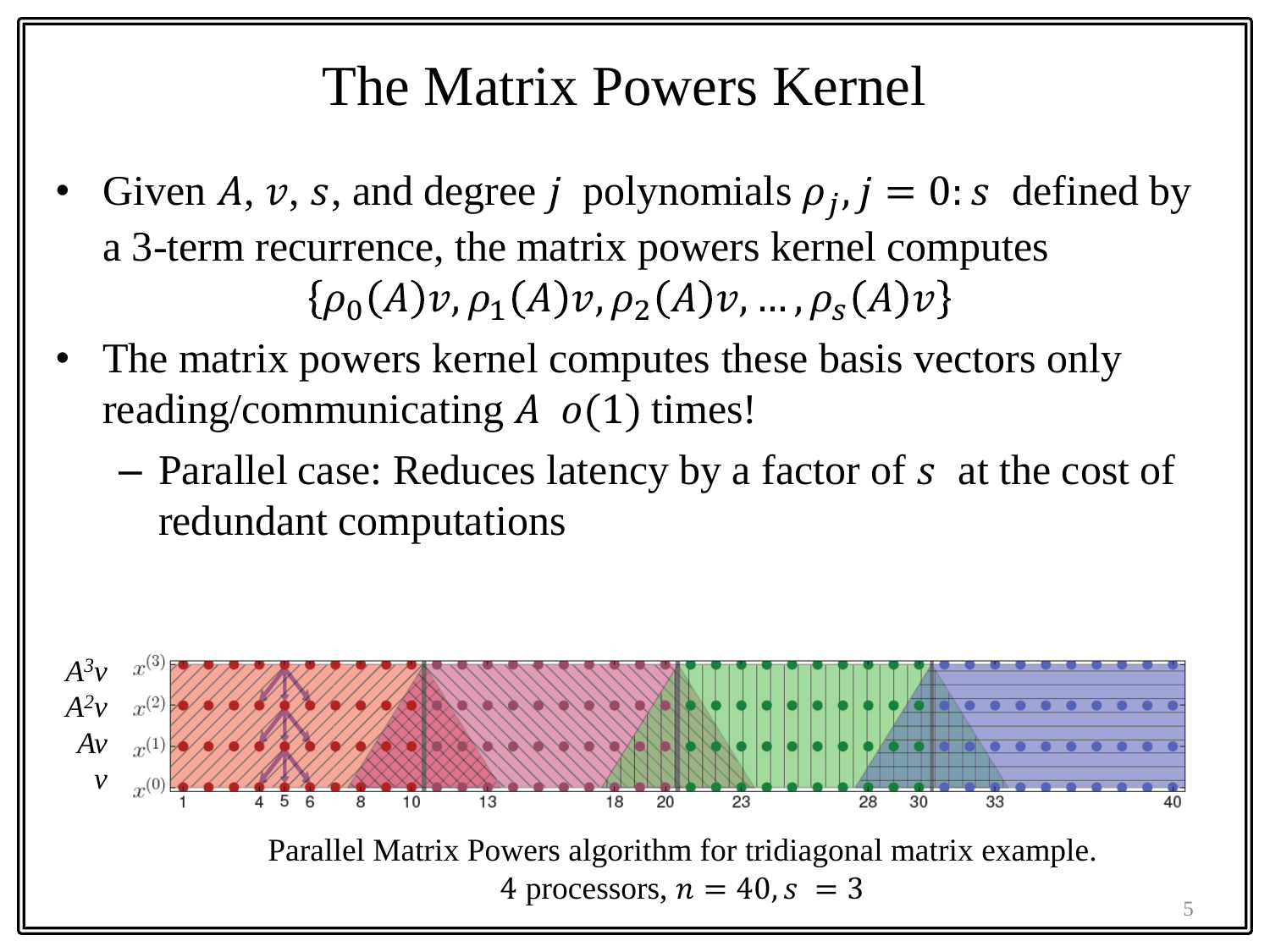## Matrix Powers Kernel Limitations

- Asymptotic reduction in communication requires that  $A$  is wellpartitioned
	- "Well-partitioned"- number of redundant entries required by each partition is small – the graph of our matrix has a good cover
- With this matrix powers algorithm, we can't handle matrices with dense components
- Matrices with dense low-rank components appear in many linear systems (e.g., circuit simulations, power law graphs), as well as preconditioners (e.g., Hierarchical Semiseparable (HSS) matrices)
- Can we exploit low-rank structure to avoid communication in the matrix powers algorithm?





connectivity matrix. Williams et al.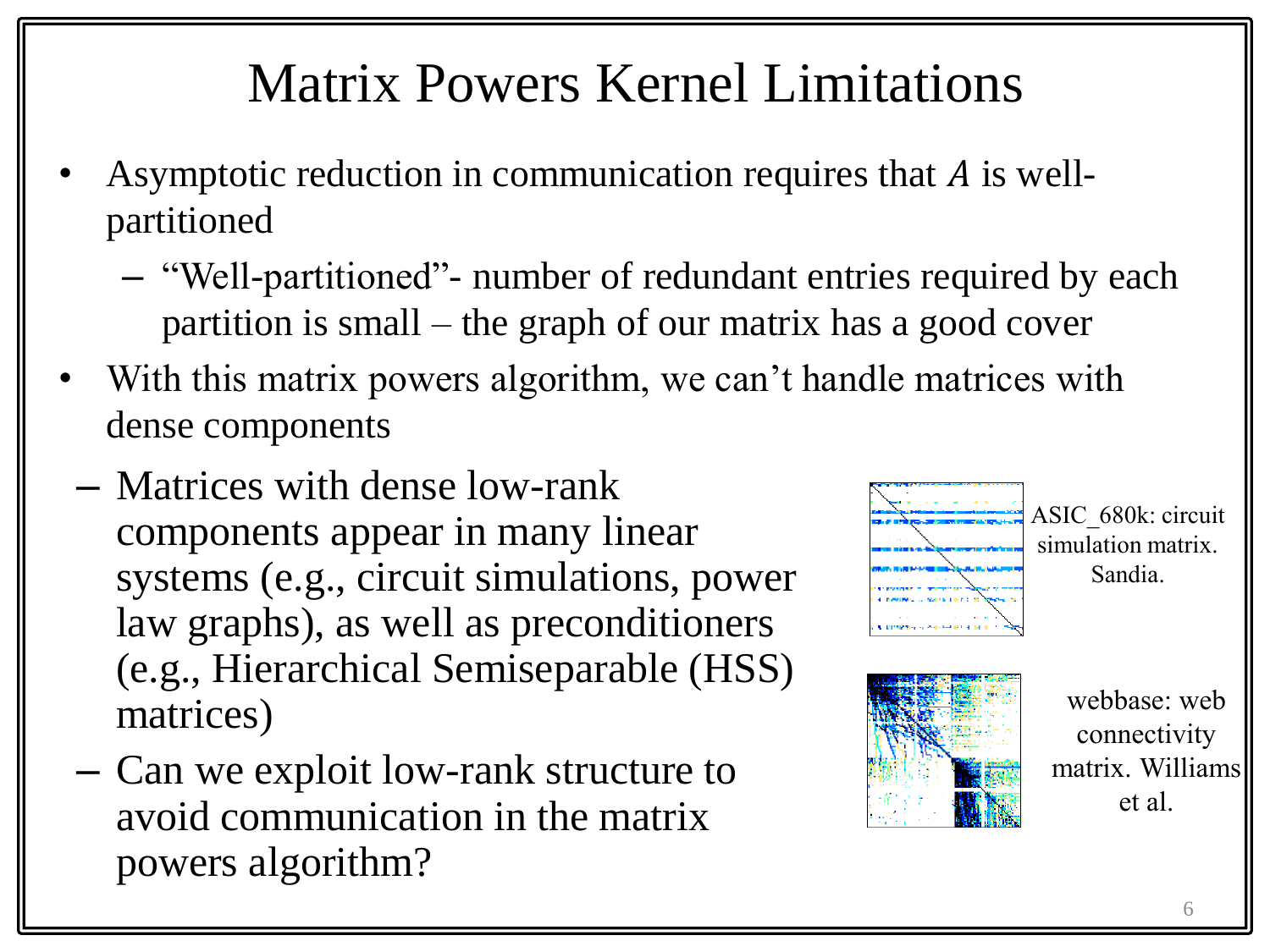### Blocking Covers Approach to Increasing Temporal Locality

- Relevant work:
	- Leiserson, C.E. and Rao, S. and Toledo, S. Efficient out-of-core algorithms for linear relaxation using blocking covers. Journal of Computer and System Sciences, 1997.
- Blocking Covers Idea:
	- According to Hong and Kung's Red-Blue Pebble game, we can't avoid data movement if we can't find a good graph cover
	- What if we could find a good cover by removing a subset of vertices from the graph? (i.e., connections are locally dense but globally sparse)
	- Relax the assumption that the DAG must be executed in order
	- Artificially restrict information from passing through removed vertices ("blockers") by treating their state variables symbolically, maintain dependencies among symbolic variables as matrix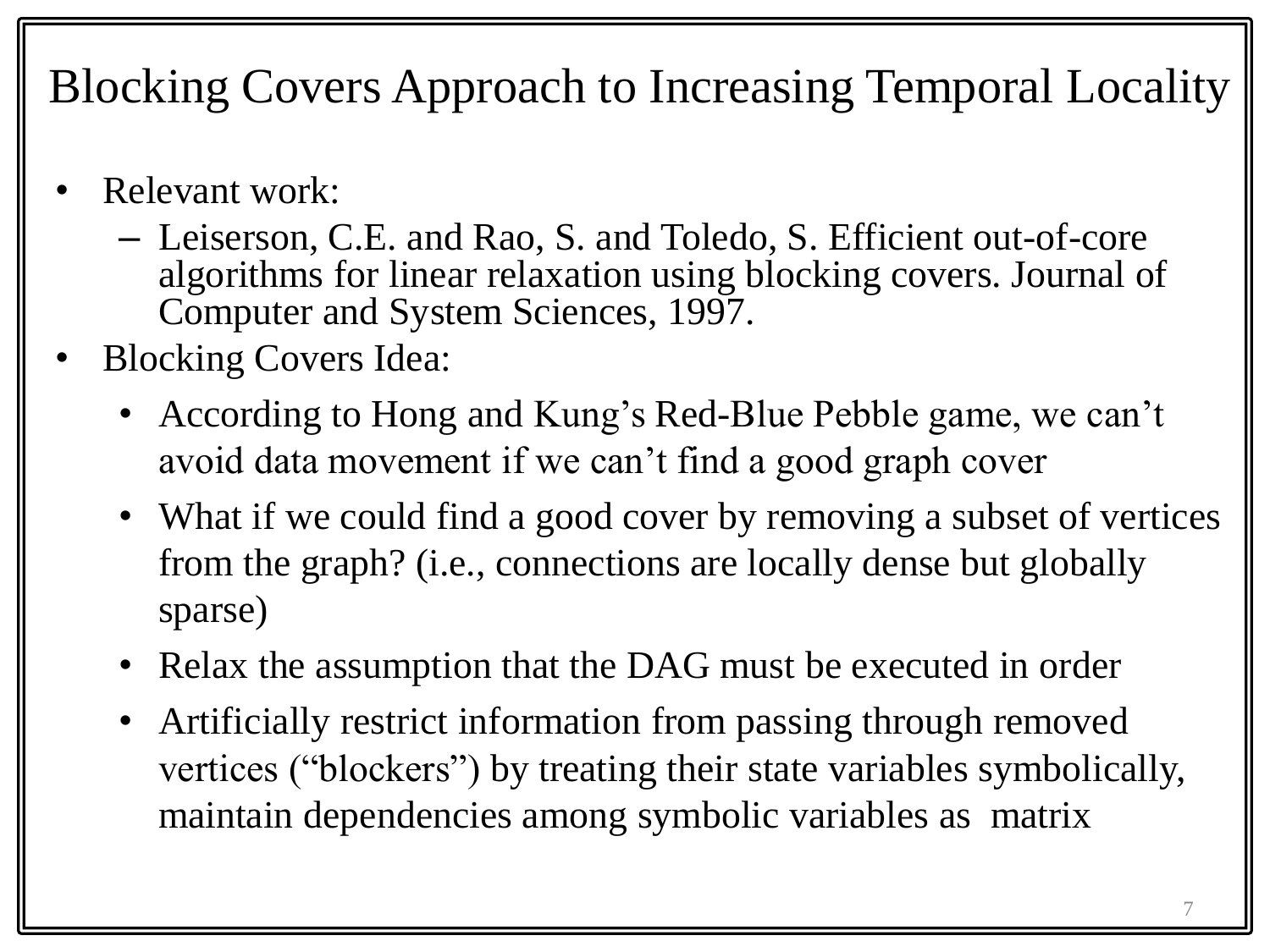### Blocking Covers Matrix Powers Algorithm

- Split *A* into sparse and low-rank dense parts,  $A = D + UV^T$
- In our matrix powers algorithm, the application of  $V^T$  requires communication, so we want to limit the number these operations
- Then we want to compute (assume monomial basis for simplicity)  $v, Av, ..., A<sup>S</sup>v$ } = { $v, (D + UV<sup>T</sup>)v, ..., (D + UV<sup>T</sup>)<sup>S</sup>v$
- We can write the  $j$ th basis vector as

$$
c_j = (D + UV^T)^j v = Dc_{j-1} + UV^T c_{j-1} = D^j v + \sum_{k=1}^j D^{k-1} UV^T c_{j-k}
$$

- Where the  $V^T c_{j-k}$  quantities will be the values of the "blockers" at each step.
- We can premultiply the previous equation by  $V^T$  to write a recurrence:  $V^{T} c_{j} = V^{T} D^{j} v + \sum_{k=1}^{j} (V^{T} D^{k-1} U)(V^{T} c_{j-k})$  $k=1$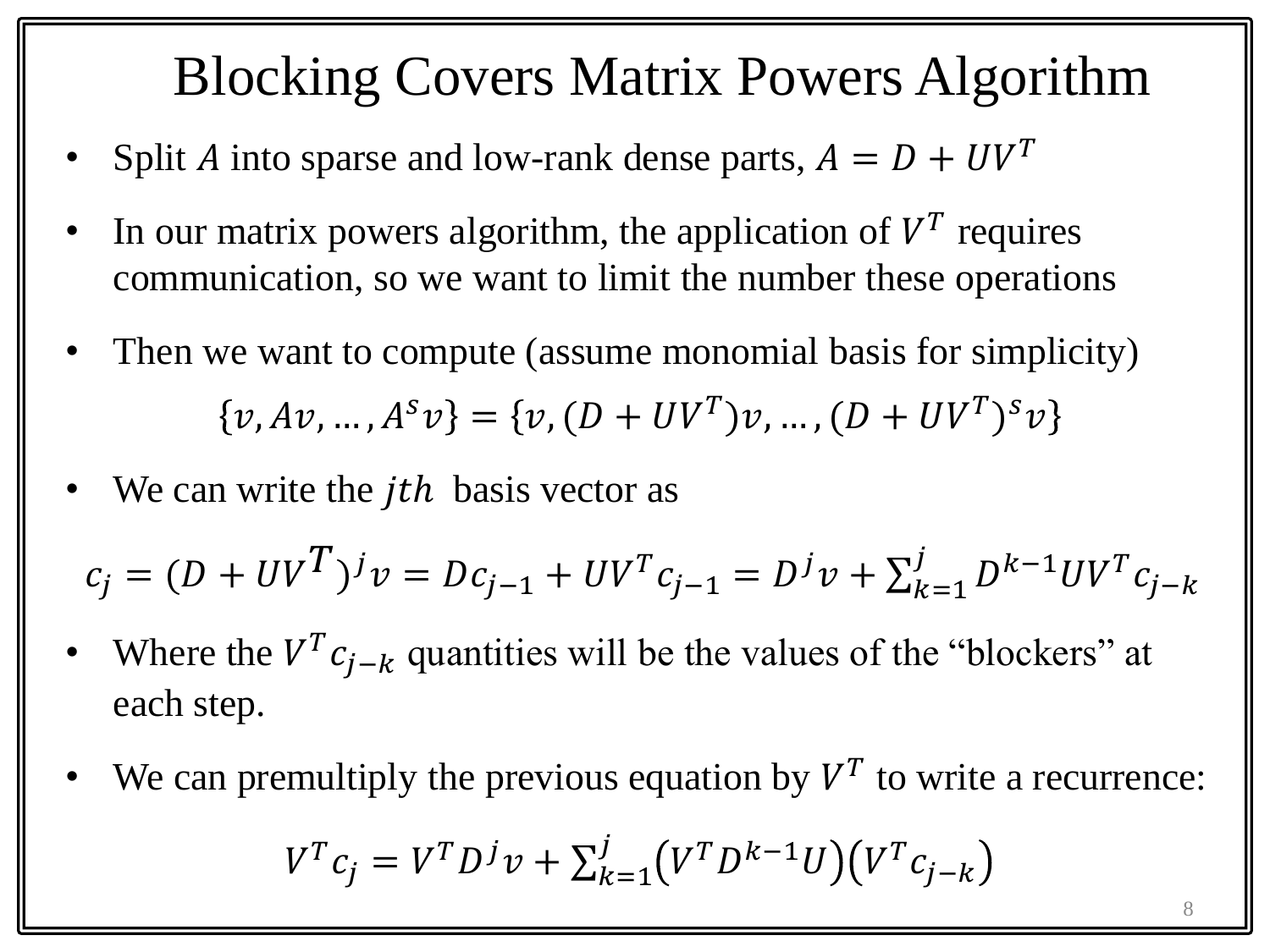### Blocking Covers Matrix Powers Algorithm

Phase 0: Compute  $\{U, DU, D^2U, ..., D^{s-2}U\}$  using the matrix powers kernel. Premultiply by  $V^T$ .

Phase 1: Compute  $\{v, Dv, D^2v, ..., D^{s-1}v\}$  using the matrix powers kernel. Premultiply by  $V^T$ .

Phase 2: Using the computed quantities, each processor backsolves for  $V^T c_j$  for  $j = 1$ :  $s - 1$ 

Phase 3: Compute the  $c_i$  vectors, interleaving the matrix powers kernel with local  $UV^T c_{j-1}$  multiplications

$$
V^{T}c_{j} = V^{T}D^{j}v + \sum_{k=1}^{j} (V^{T}D^{k-1}U)(V^{T}c_{j-k})
$$

$$
c_{j} = Dc_{j-1} + UV^{T}c_{j-1}
$$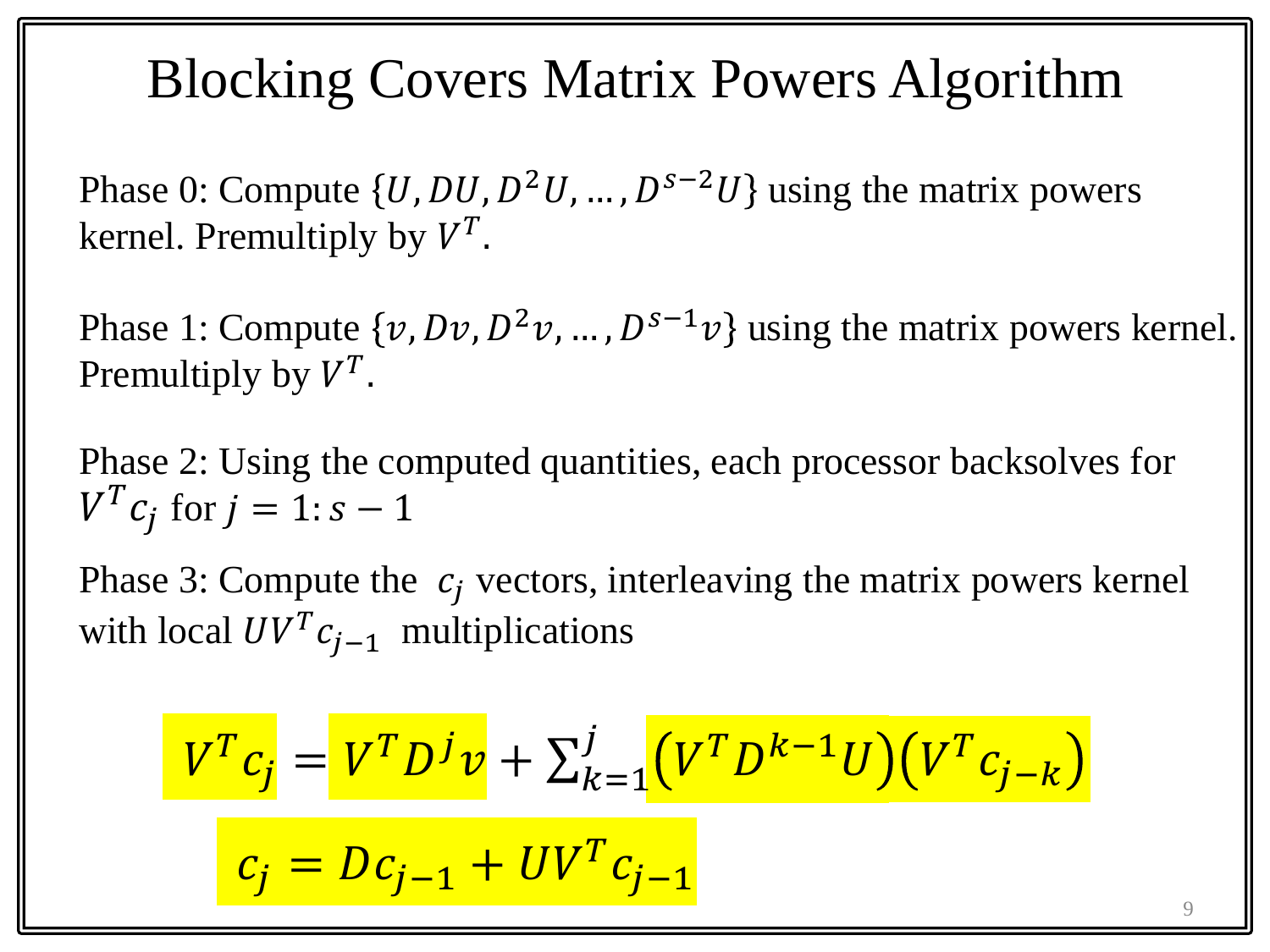## Asymptotic Costs

| <b>Phase</b> | <b>Flops</b>                           | <b>Words Moved</b>                                     | <b>Messages</b> |
|--------------|----------------------------------------|--------------------------------------------------------|-----------------|
|              | $A kx(D, U, s-2) + O(\frac{sr^2n}{n})$ | $0(sr^2 \log p) +$<br>$r(\text{ghost zones}, D^{s-2})$ | $O(\log p)$     |
|              | $A kx(D, v, s - 1) + O(\frac{srn}{n})$ | $0(sr \log p) +$<br>(ghost zones, $D^{s-1}$ )          | $O(\log p)$     |
|              | $0(s^2r^2)$                            |                                                        |                 |
|              | $A kx(D, v, s) + O(\frac{srn}{n})$     |                                                        |                 |

|                             | <b>Flops</b>                                 | <b>Words Moved</b>                            | <b>Messages</b> |
|-----------------------------|----------------------------------------------|-----------------------------------------------|-----------------|
| <b>Total Online</b><br>(CA) | $2 \times A k x(D, v, s) + O(\frac{srn}{n})$ | $O(sr \log p)$ +<br>(ghost zones, $D^{s-1}$ ) | $O(\log p)$     |
| Standard Alg.               | $s \times A k x(D, v, 1) + O(\frac{srn}{r})$ | $0(sr \log p) +$<br>s(ghost zones, D)         | $O(s \log p)$   |
|                             |                                              |                                               |                 |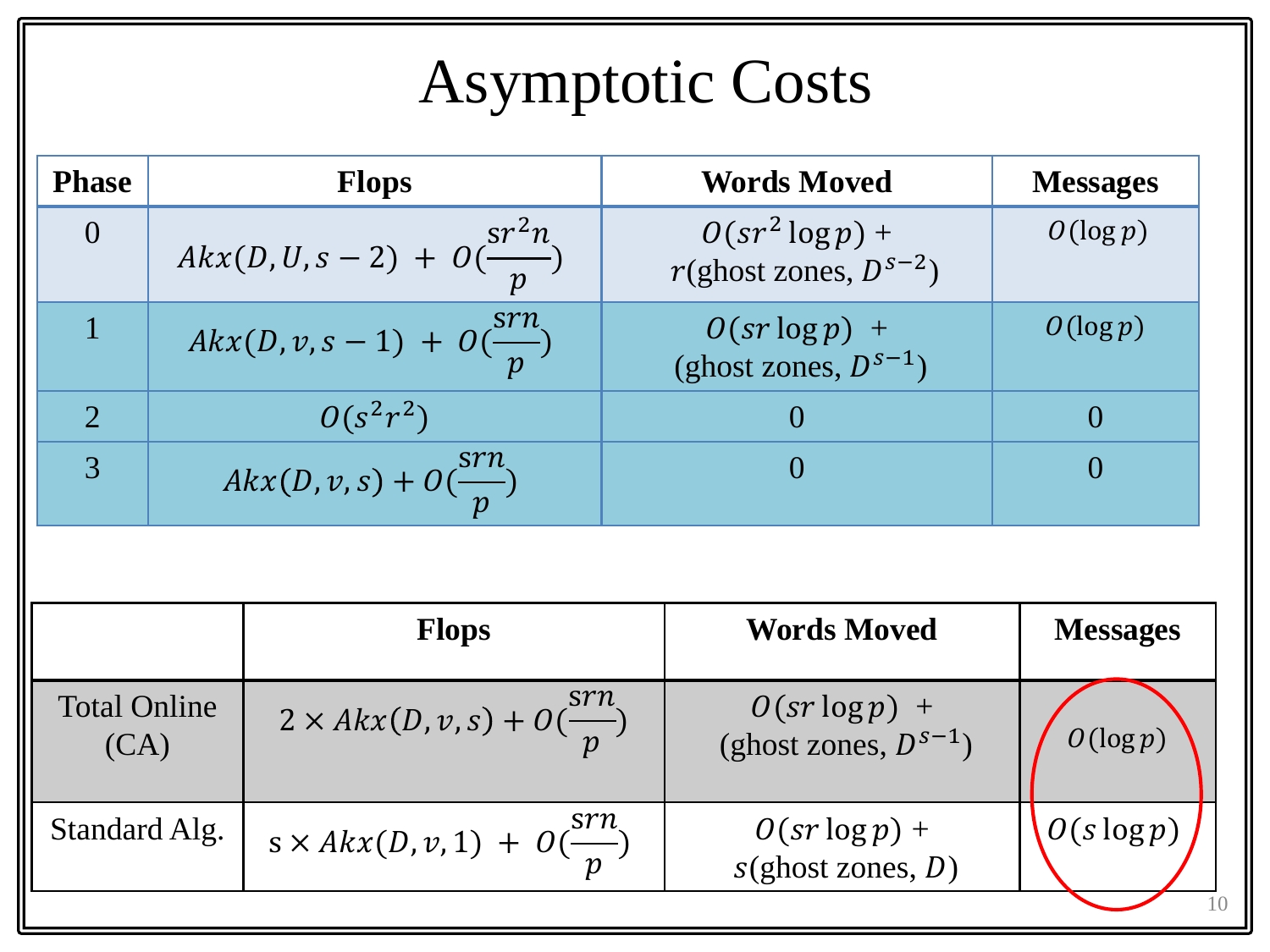### Extending the Blocking Covers Matrix Powers Algorithm to HSS Matrices

## HSS Structure:

- *l*-level binary tree
- Off-diagonal blocks have rank  $r$
- Can write A hierarchically:



$$
D_{0;1} = A
$$
\n
$$
D_{k;i} = \begin{pmatrix} D_{k+1;2i-1} & U_{k+1;2i-1}B_{k+1;2i-1,2i}V^{T}{}_{k+1;2i} \\ U_{k+1;2i}B_{k+1;2i,2i-1}V^{T}{}_{k+1;2i-1} & D_{k+1;2i} \\ \text{• Can define translations for row and column bases, i.e.} \end{pmatrix}
$$

$$
U_{k;i} = \begin{pmatrix} U_{k+1;2i-1}R_{k+1;2i-1} \\ U_{k+1;2i}R_{k+1;2i} \end{pmatrix} \qquad V_{k;i} = \begin{pmatrix} V_{k+1;2i-1}W_{k+1;2i-1} \\ V_{k+1;2i}W_{k+1;2i} \end{pmatrix}
$$

11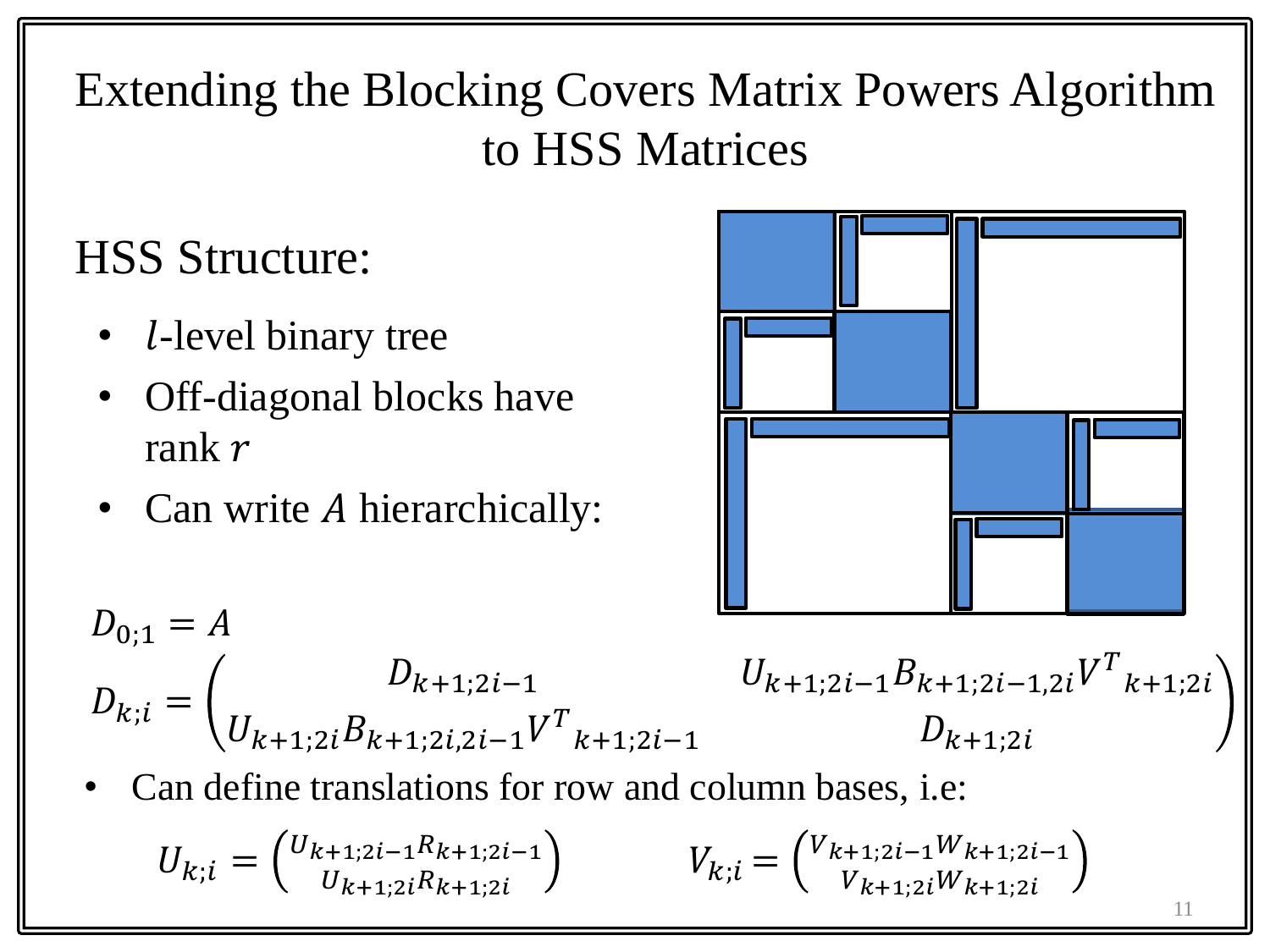## Exploiting Low-Rank Structure

- Matrix can be written as  $D + USV<sup>T</sup>$
- S composed of R, W, B's translation operations (S is not formed explicitly)

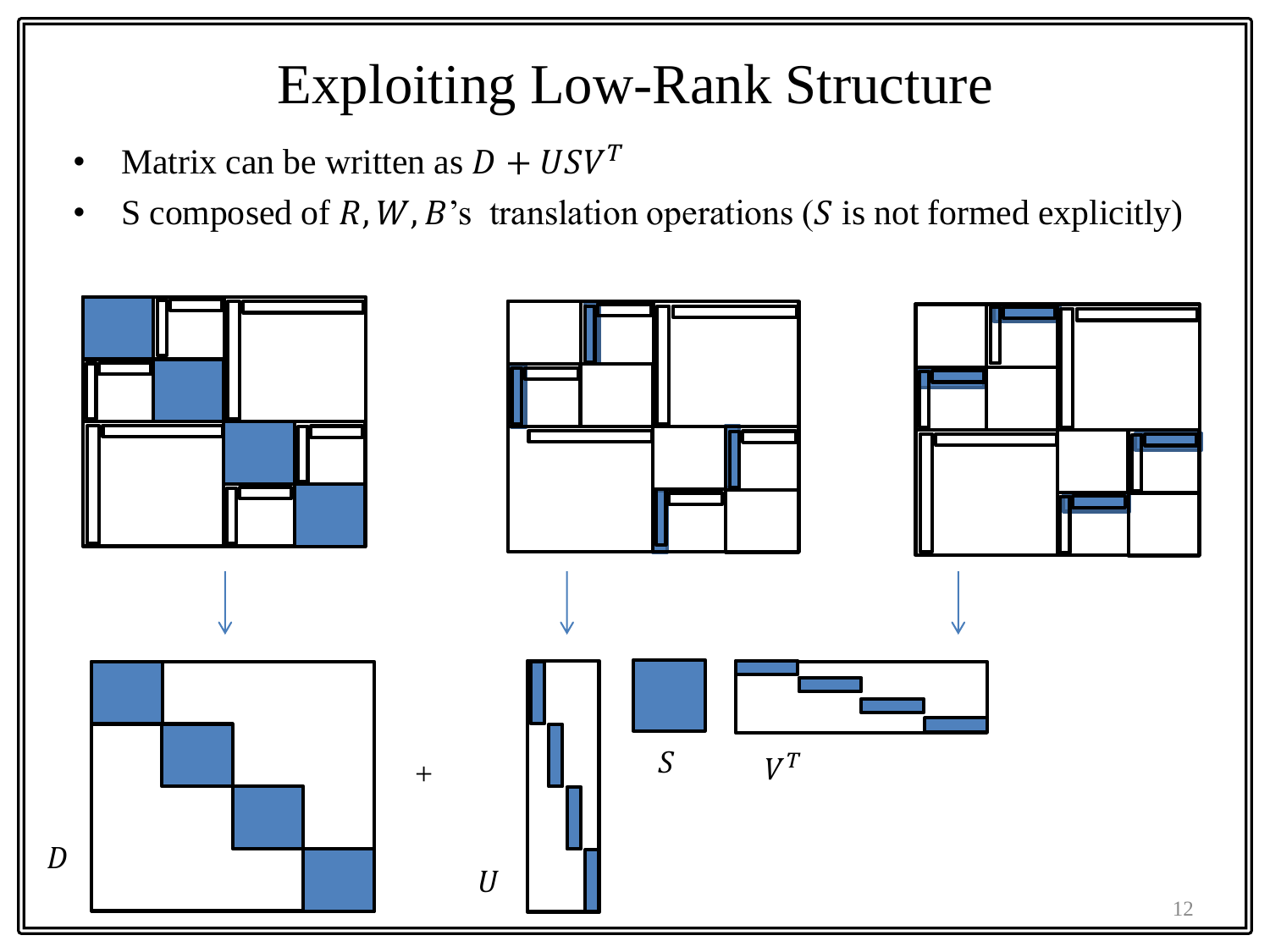# Parallel HSS Akx Algorithm

- Data Structures:
	- $-$  Assume  $p = 2<sup>l</sup>$  processors
	- $-$  Each processor  $i$  owns
		- $D_i$ , dense diagonal block, dimension  $(n/p \times n/p)$
		- $V_i$ , dimension  $(r \times n/p)$
		- $U_i$ , dimension  $(r \times n/p)$
		- $x_i$ ,  $(n/p \times 1)$  piece of source vector
		- All matrices  $R, W, B$ ,
			- These are all small  $O(2^l r^2)$  sized matrices, assumed they fit on each proc.

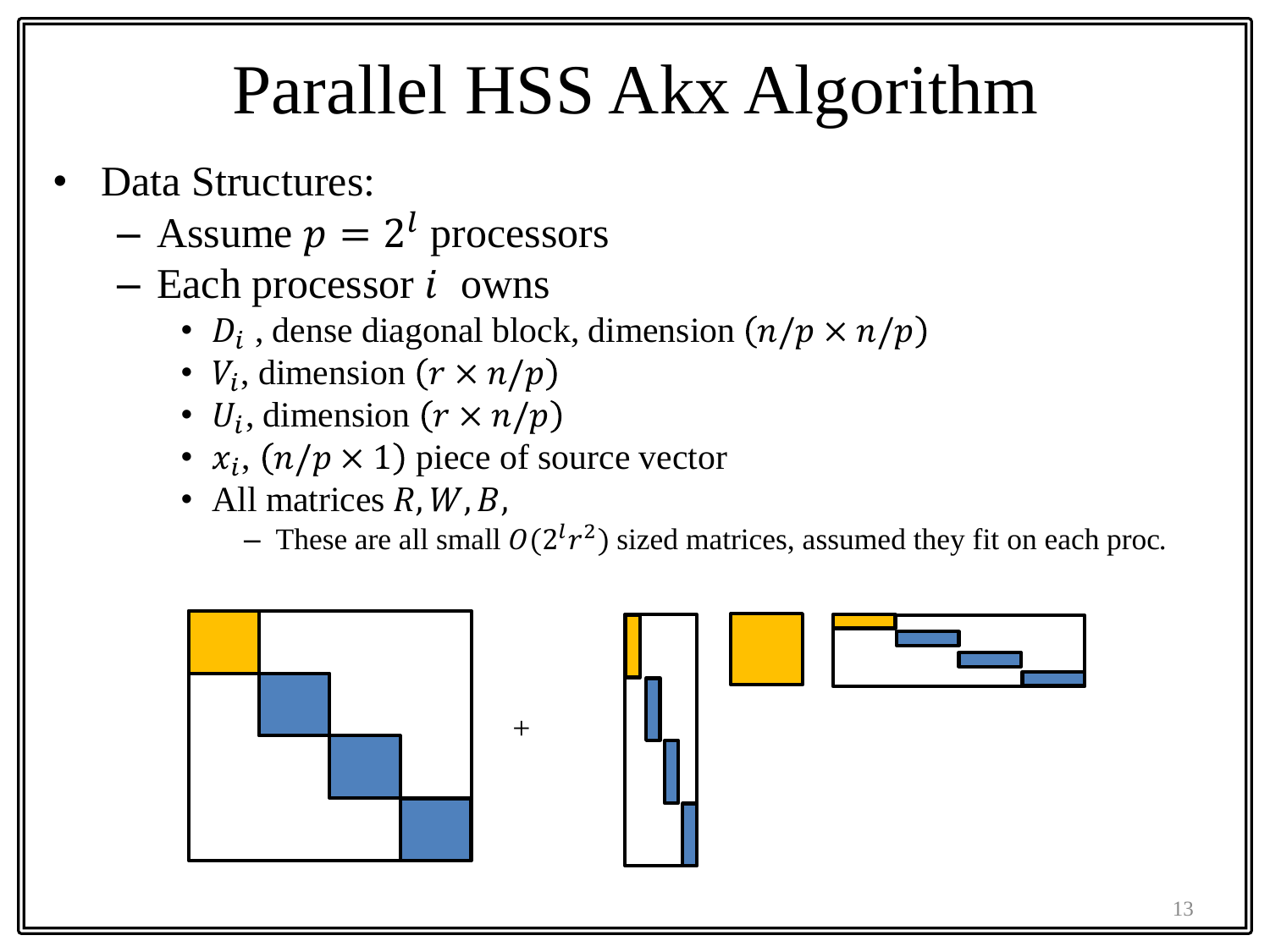### Extending the Algorithm

- Only change needed is in Phase 2 (backsolving for  $V^T c_j$ )
	- Before, we computed, for  $j = 1$ :  $s 1$

$$
V^{T} c_{j} = V^{T} D^{j} v + \sum_{k=1}^{j} (V^{T} D^{k-1} U)(V^{T} c_{j-k})
$$

- Now, we can exploit hierarchical semiseparability:
- For  $j = 1$ :  $s 1$ , first compute

$$
g_l = V^T D^j v + \sum_{k=1}^j (V^T D^{k-1} U)(V^T c_{j-k+1})
$$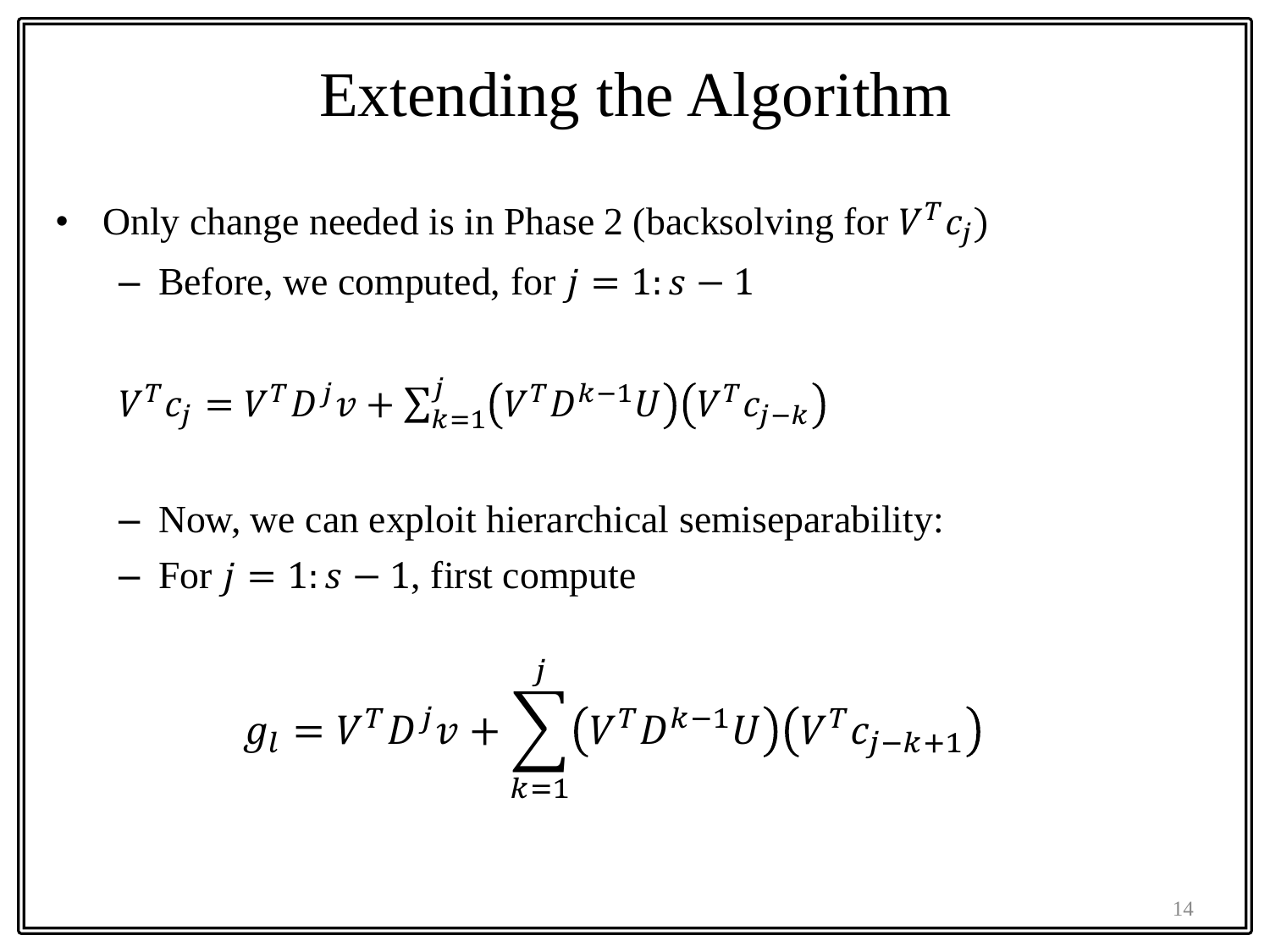## Extending the Algorithm

Then each processor locally performs upsweep and downsweep:

for 
$$
y = l - 1:1
$$
  
\n
$$
g_y = \begin{bmatrix} W^T y_{j+1,1} & W^T y_{j+1,2} \end{bmatrix}
$$
\n
$$
f_0 = (0)
$$
\nfor  $y = 0: l - 1$   
\n
$$
f_{y+1} = \begin{bmatrix} B_{y+1,1,2} & & \\ & \ddots & \\ & & B_{y+1,2^{y+1},2^{y+1}-1} \end{bmatrix} g_y + \begin{bmatrix} R_{y+1,1} \\ R_{y+1,2} \end{bmatrix}
$$
\n
$$
V^T c_j = f_l
$$
\n
$$
V^T c_j = f_l
$$
\nAt the end, each processor has locally computed the  $V^T c_j$  recurrence for the *j*<sup>th</sup> iteration (additional  $sr^2 p$  flops in Phase 2)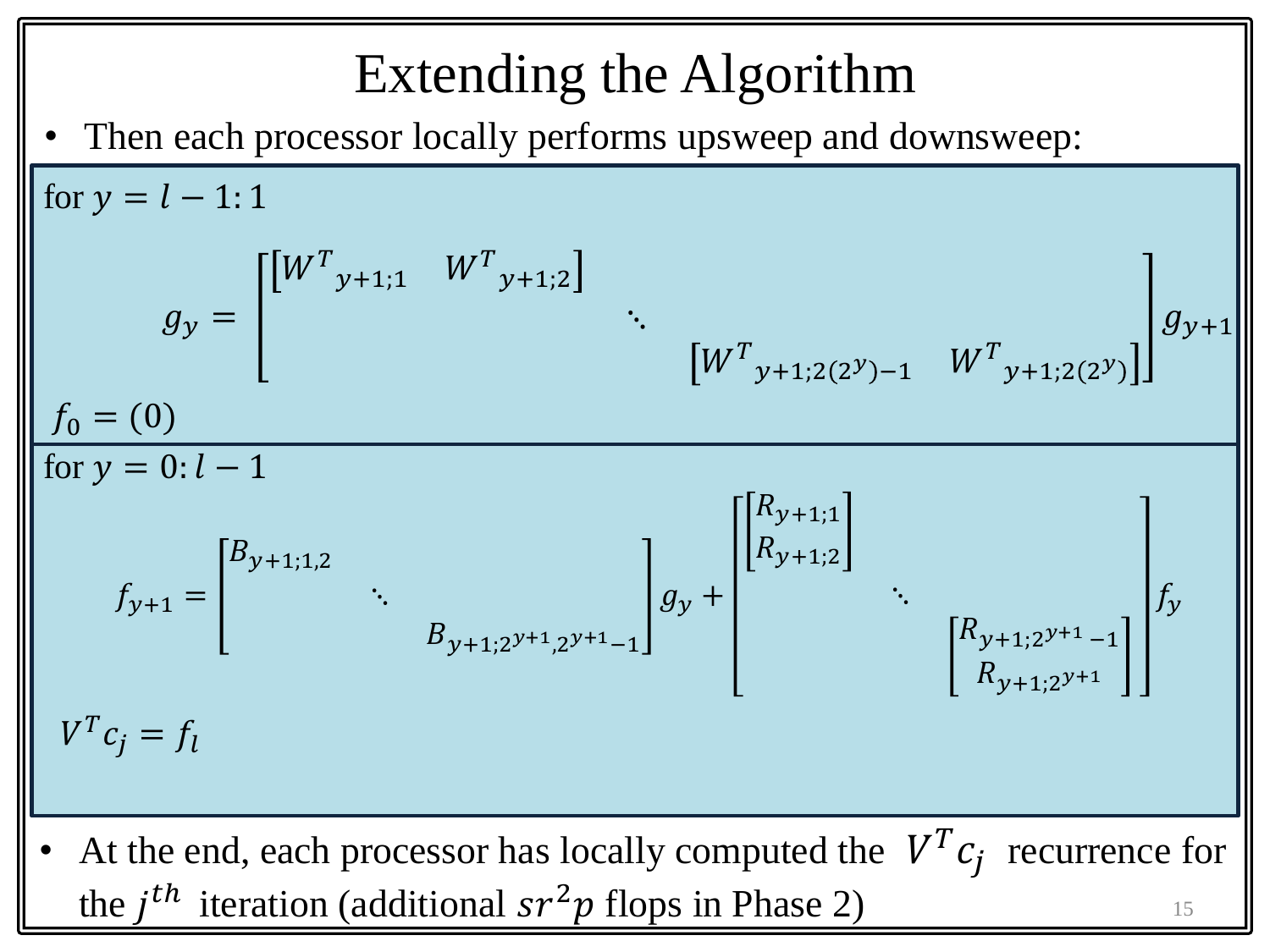HSS Matrix Powers Communication and Computation Cost

- Offline (Phase 0)
	- $-$  Flops:  $A k x (D, U, s) + O($  $sr^2n$  $\overline{p}$ )
	- Words Moved:  $O(r^2 s \log p)$
	- $-$  Messages:  $O(log p)$
- Online (Phases 1, 2, 3)
	- $-$  Flops:  $2 \times A k x (D, x, s) + O($ srn  $\overline{p}$ )
	- Words Moved:  $O(rs \log p)$
	- $-$  Messages:  $O(\log p)$   $\leftarrow$
- **Same flops (asymptotically) as iterations of standard HSS Matrix-Vector Multiply algorithm**
- **Asymptotically reduces messages by factor of** *s***!**